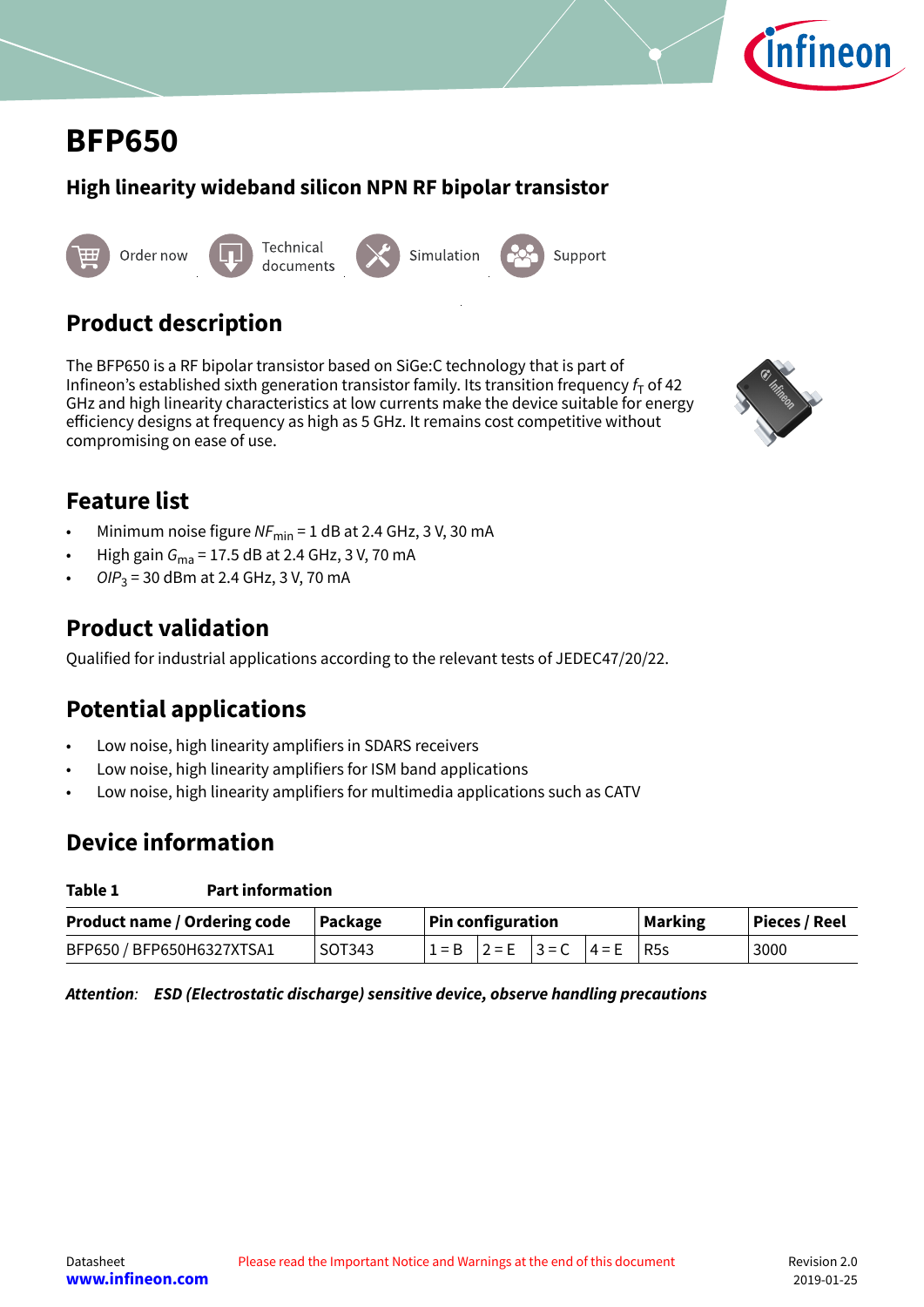

## **Table of contents**

## **Table of contents**

| 1              |  |
|----------------|--|
| $\overline{2}$ |  |
| 3              |  |
| 3.1            |  |
| 3.2            |  |
| 3.3            |  |
| 3.4            |  |
| 3.5            |  |
| 4              |  |
|                |  |
|                |  |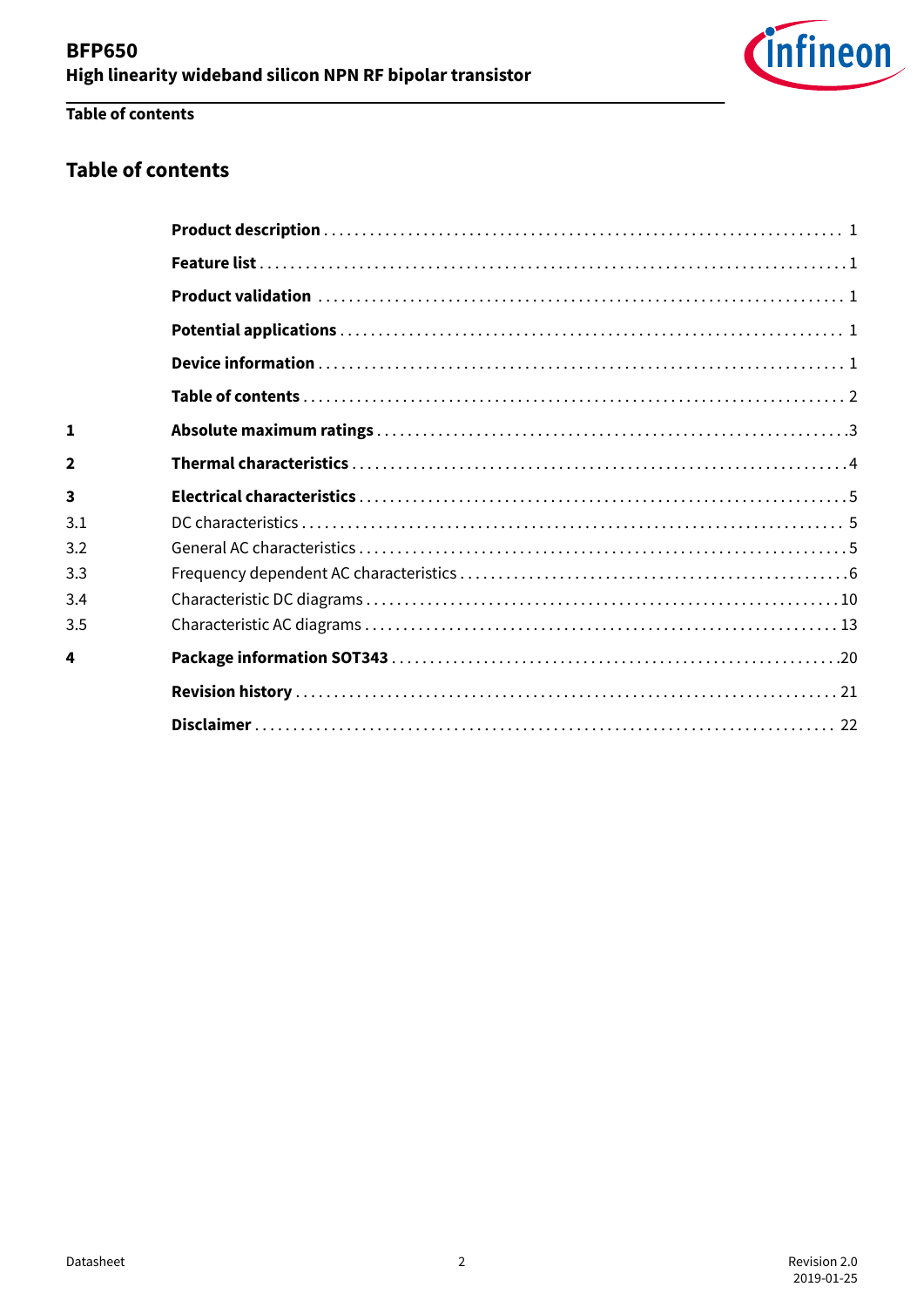

<span id="page-2-0"></span>**Absolute maximum ratings**

## **1 Absolute maximum ratings**

| Table 2                    | Absolute maximum ratings at $T_A = 25$ °C (unless otherwise specified) |       |               |              |                           |  |  |  |  |  |  |
|----------------------------|------------------------------------------------------------------------|-------|---------------|--------------|---------------------------|--|--|--|--|--|--|
| <b>Parameter</b>           | <b>Symbol</b>                                                          |       | <b>Values</b> | <b>Unit</b>  | Note or test condition    |  |  |  |  |  |  |
|                            |                                                                        | Min.  | Max.          |              |                           |  |  |  |  |  |  |
| Collector emitter voltage  | $V_{\text{CEO}}$                                                       |       | 4.0           | V            | Open base                 |  |  |  |  |  |  |
|                            |                                                                        |       | 3.7           |              | $T_A$ = -55 °C, open base |  |  |  |  |  |  |
| Collector emitter voltage  | $V_{CES}$                                                              |       | 13            |              | E-B short circuited       |  |  |  |  |  |  |
| Collector base voltage     | $V_{\text{CBO}}$                                                       |       | 13            |              | Open emitter              |  |  |  |  |  |  |
| Emitter base voltage       | $V_{EBO}$                                                              |       | 1.2           |              | Open collector            |  |  |  |  |  |  |
| Base current               | $l_{\mathsf{B}}$                                                       |       | 10            | mA           |                           |  |  |  |  |  |  |
| Collector current          | $I_{\mathsf{C}}$                                                       |       | 150           |              |                           |  |  |  |  |  |  |
| Total power dissipation 1) | $P_{\text{tot}}$                                                       |       | 500           | mW           | $T_S \leq 78$ °C          |  |  |  |  |  |  |
| Junction temperature       | $T_{\rm J}$                                                            |       | 150           | $^{\circ}$ C |                           |  |  |  |  |  |  |
| Storage temperature        | $T_{\text{Stg}}$                                                       | $-55$ |               |              |                           |  |  |  |  |  |  |

#### **Attention**: **Stresses above the max. values listed here may cause permanent damage to the device. Exposure to absolute maximum rating conditions for extended periods may affect device reliability. Exceeding only one of these values may cause irreversible damage to the integrated circuit.**

 $1 - T_S$  is the soldering point temperature.  $T_S$  is measured on the emitter lead at the soldering point of the PCB.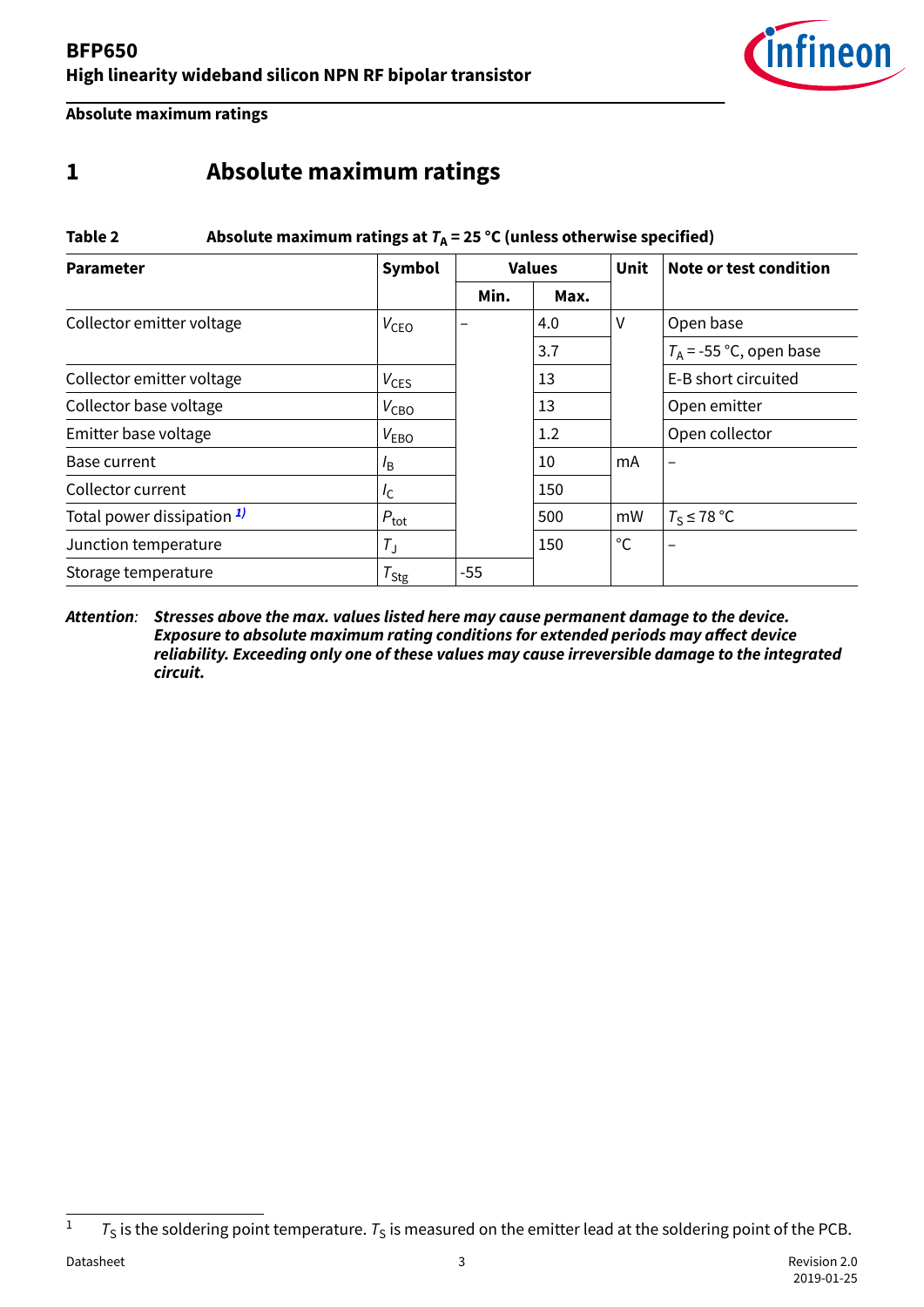

<span id="page-3-0"></span>**Thermal characteristics**

## **2 Thermal characteristics**

#### **Table 3 Thermal resistance**

| Symbol<br><b>Parameter</b> |             |                          | <b>Values</b> |                          | Unit | Note or test condition   |
|----------------------------|-------------|--------------------------|---------------|--------------------------|------|--------------------------|
|                            |             | Min.                     | Typ.          | Max.                     |      |                          |
| Junction - soldering point | $R_{th,JS}$ | $\overline{\phantom{0}}$ | 140           | $\overline{\phantom{0}}$ | K/W  | $\overline{\phantom{0}}$ |



**Figure 1** Total power dissipation  $P_{\text{tot}} = f(T_s)$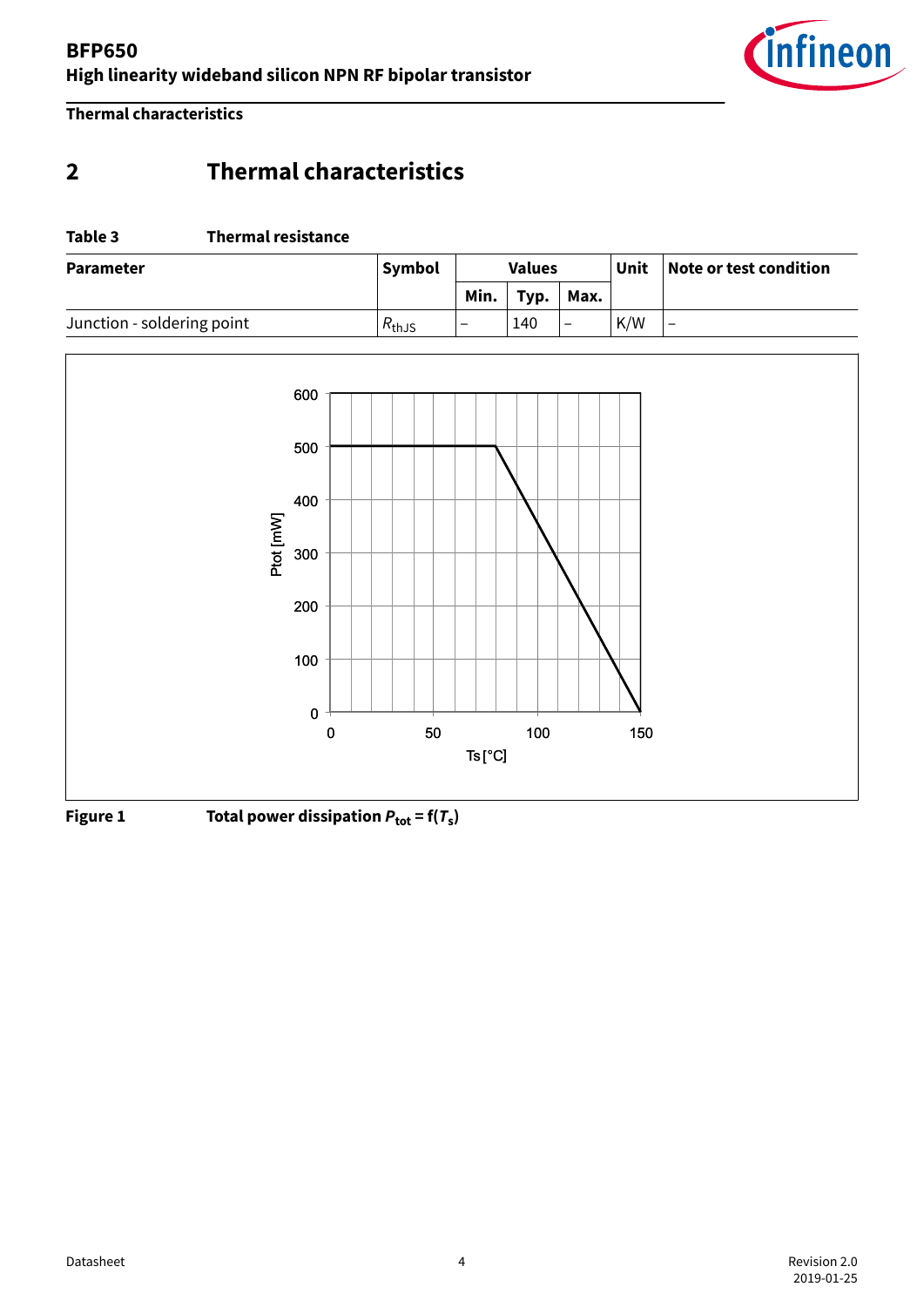

<span id="page-4-0"></span>**Electrical characteristics**

## **3 Electrical characteristics**

## **3.1 DC characteristics**

#### **Table 4** DC characteristics at  $T_A = 25 \text{ °C}$

| <b>Parameter</b>                    | Symbol        |      | <b>Values</b> |           | <b>Unit</b> | Note or test condition                                |
|-------------------------------------|---------------|------|---------------|-----------|-------------|-------------------------------------------------------|
|                                     |               | Min. | Typ.          | Max.      |             |                                                       |
| Collector emitter breakdown voltage | $V_{(BR)CEO}$ | 4    | 4.5           |           | ۷           | $I_C$ = 3 mA, $I_B$ = 0,<br>open base                 |
| Collector emitter leakage current   | $I_{CES}$     | —    | 0.1           | $1^{2}$   | μA          | $V_{CF}$ = 13 V, $V_{BF}$ = 0,<br>E-B short circuited |
|                                     |               |      | 1             | $40^{2}$  | nA          | $V_{CE}$ = 5 V, $V_{BE}$ = 0,<br>E-B short circuited  |
| Collector base leakage current      | $I_{CBO}$     |      | $\mathbf{1}$  | $40^{2}$  |             | $V_{CB} = 5 V, I_F = 0,$<br>open emitter              |
| Emitter base leakage current        | $I_{EBO}$     |      | 10            | $500^{2}$ |             | $V_{FB}$ = 0.5 V, $I_C$ = 0,<br>open collector        |
| DC current gain                     | $h_{FE}$      | 100  | 170           | 250       |             | $V_{CE}$ = 3 V, $I_C$ = 5 mA,<br>pulse measured       |

## **3.2 General AC characteristics**

### **Table 5 General AC characteristics at**  $T_A = 25$  **°C**

| <b>Parameter</b>              | Symbol           |                          | <b>Values</b> |                          | <b>Unit</b> | Note or test condition                                                |
|-------------------------------|------------------|--------------------------|---------------|--------------------------|-------------|-----------------------------------------------------------------------|
|                               |                  | Min.                     | Typ.          | Max.                     |             |                                                                       |
| <b>Transition frequency</b>   | $f_{\mathsf{T}}$ | 31                       | 42            | $\overline{\phantom{0}}$ | GHz         | $V_{CE}$ = 3 V, $I_C$ = 70 mA,<br>$f = 1$ GHz                         |
| Collector base capacitance    | $C_{CB}$         | $\overline{\phantom{0}}$ | 0.26          | 0.4                      | pF          | $V_{CB}$ = 3 V, $V_{BE}$ = 0,<br>$f = 1$ MHz,<br>emitter grounded     |
| Collector emitter capacitance | $C_{CE}$         |                          | 0.45          | $\overline{\phantom{0}}$ |             | $V_{CE}$ = 3 V, $V_{BE}$ = 0,<br>$f = 1$ MHz,<br>base grounded        |
| Emitter base capacitance      | $C_{EB}$         |                          | 1.3           |                          |             | $V_{FB}$ = 0.5 V, $V_{CB}$ = 0,<br>$f = 1$ MHz,<br>collector grounded |

<sup>&</sup>lt;sup>2</sup> Maximum values not limited by the device but by the short cycle time of the 100% test.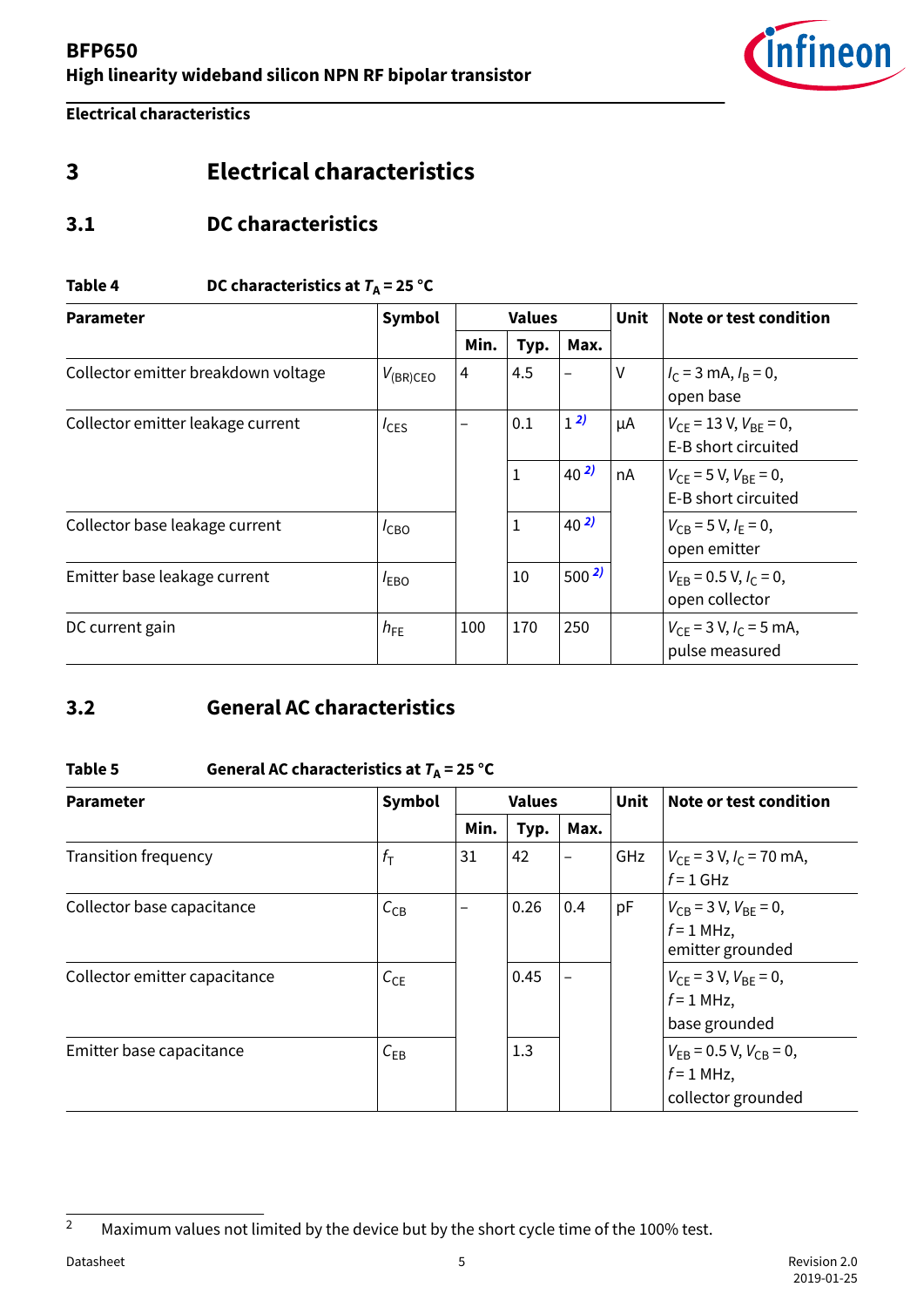

<span id="page-5-0"></span>**Electrical characteristics**

## **3.3 Frequency dependent AC characteristics**

Measurement setup is a test fixture with Bias-T's in a 50  $\Omega$  system,  $T_A$  = 25 °C.



**Figure 2 Testing circuit**

## Table 6  $AC characteristics, V_{CE} = 3 V, f = 150 MHz$

| <b>Parameter</b> |                                       | Symbol            |      | <b>Values</b> |  | <b>Unit</b> | Note or test condition                     |
|------------------|---------------------------------------|-------------------|------|---------------|--|-------------|--------------------------------------------|
|                  |                                       | Min.              | Typ. | Max.          |  |             |                                            |
|                  | Power gain                            |                   |      |               |  | dB          |                                            |
| $\bullet$        | Maximum power gain                    | $G_{\rm ms}$      |      | 38            |  |             | $I_c$ = 70 mA                              |
| $\bullet$        | Transducer gain                       | $ S_{21} ^2$      |      | 37.5          |  |             |                                            |
|                  | Noise figure                          |                   |      |               |  |             |                                            |
| $\bullet$        | Minimum noise figure                  | $NF_{\text{min}}$ |      | 0.75          |  |             | $I_c$ = 30 mA                              |
| $\bullet$        | Associated gain                       | $G_{\text{ass}}$  |      | 32            |  |             |                                            |
|                  | Linearity                             |                   |      |               |  | dBm         |                                            |
| $\bullet$        | 3rd order intercept point at output   | OIP <sub>3</sub>  |      | 29.5          |  |             | $I_C$ = 70 mA, $Z_S$ = $Z_I$ = 50 $\Omega$ |
| $\bullet$        | 1 dB gain compression point at output | $OP_{1dB}$        |      | 16.5          |  |             |                                            |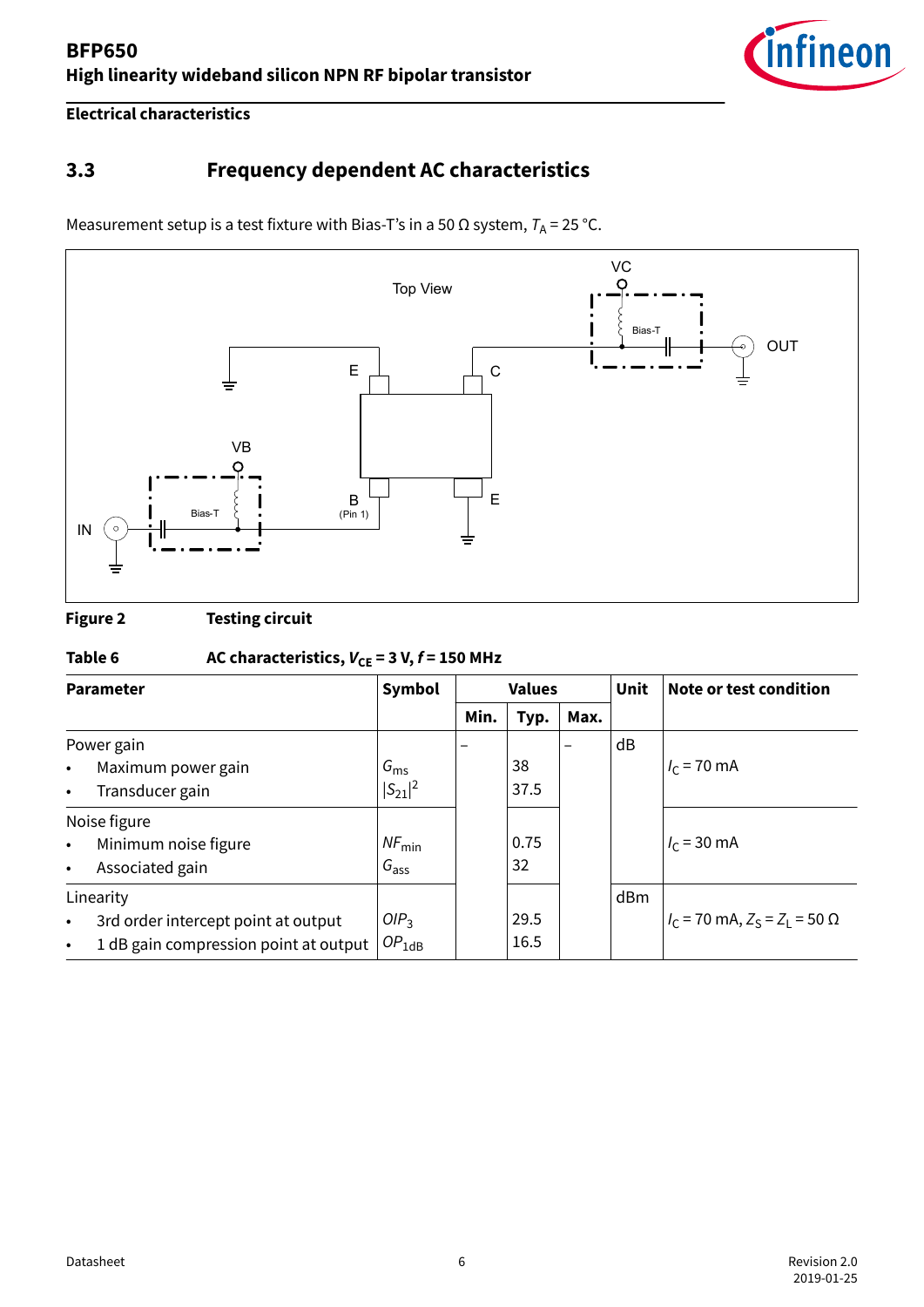

## **Electrical characteristics**

#### Table 7  $\qquad$  AC characteristics,  $V_{CE} = 3 V, f = 450 MHz$

| <b>Parameter</b> |                                       | Symbol            |      | <b>Values</b> |                          | <b>Unit</b> | Note or test condition                     |
|------------------|---------------------------------------|-------------------|------|---------------|--------------------------|-------------|--------------------------------------------|
|                  |                                       |                   | Min. | Typ.          | Max.                     |             |                                            |
|                  | Power gain                            |                   |      |               | $\overline{\phantom{0}}$ | dB          |                                            |
| $\bullet$        | Maximum power gain                    | $G_{\rm ms}$      |      | 31.5          |                          |             | $I_c$ = 70 mA                              |
| $\bullet$        | Transducer gain                       | $ S_{21} ^2$      |      | 29.5          |                          |             |                                            |
|                  | Noise figure                          |                   |      |               |                          |             |                                            |
| $\bullet$        | Minimum noise figure                  | $NF_{\text{min}}$ |      | 0.75          |                          |             | $I_c = 30 \text{ mA}$                      |
| $\bullet$        | Associated gain                       | $G_{\text{ass}}$  |      | 29.5          |                          |             |                                            |
|                  | Linearity                             |                   |      |               |                          | dBm         |                                            |
| $\bullet$        | 3rd order intercept point at output   | OIP <sub>3</sub>  |      | 30            |                          |             | $I_C$ = 70 mA, $Z_S$ = $Z_I$ = 50 $\Omega$ |
| $\bullet$        | 1 dB gain compression point at output | $OP_{1dB}$        |      | 16.5          |                          |             |                                            |

## Table 8  $AC characteristics, V_{CE} = 3 V, f = 900 MHz$

| <b>Parameter</b> |                                       | Symbol            |      | <b>Values</b> |      | <b>Unit</b> | Note or test condition                     |
|------------------|---------------------------------------|-------------------|------|---------------|------|-------------|--------------------------------------------|
|                  |                                       |                   | Min. | Typ.          | Max. |             |                                            |
|                  | Power gain                            |                   |      |               |      | dB          |                                            |
| $\bullet$        | Maximum power gain                    | $G_{\rm ms}$      |      | 26.5          |      |             | $I_c$ = 70 mA                              |
| $\bullet$        | Transducer gain                       | $ S_{21} ^2$      |      | 24            |      |             |                                            |
|                  | Noise figure                          |                   |      |               |      |             |                                            |
| $\bullet$        | Minimum noise figure                  | $NF_{\text{min}}$ |      | 0.8           |      |             | $I_c$ = 30 mA                              |
| $\bullet$        | Associated gain                       | $G_{\text{ass}}$  |      | 24.5          |      |             |                                            |
|                  | Linearity                             |                   |      |               |      | dBm         |                                            |
| $\bullet$        | 3rd order intercept point at output   | OIP <sub>3</sub>  |      | 31            |      |             | $I_C$ = 70 mA, $Z_S$ = $Z_I$ = 50 $\Omega$ |
| $\bullet$        | 1 dB gain compression point at output | $OP_{1dB}$        |      | 17            |      |             |                                            |

## **Table 9** AC characteristics,  $V_{CE} = 3 V$ ,  $f = 1.5$  GHz

|           | <b>Parameter</b>                      |                   |                          | <b>Values</b> |                          | <b>Unit</b> | Note or test condition                     |
|-----------|---------------------------------------|-------------------|--------------------------|---------------|--------------------------|-------------|--------------------------------------------|
|           |                                       |                   | Min.                     | Typ.          | Max.                     |             |                                            |
|           | Power gain                            |                   | $\overline{\phantom{0}}$ |               | $\overline{\phantom{0}}$ | dB          |                                            |
| $\bullet$ | Maximum power gain                    | $G_{\rm ms}$      |                          | 22.5          |                          |             | $I_c$ = 70 mA                              |
| $\bullet$ | Transducer gain                       | $ S_{21} ^2$      |                          | 19.5          |                          |             |                                            |
|           | Noise figure                          |                   |                          |               |                          |             |                                            |
| $\bullet$ | Minimum noise figure                  | $NF_{\text{min}}$ |                          | 0.85          |                          |             | $I_c$ = 30 mA                              |
| $\bullet$ | Associated gain                       | $G_{\text{ass}}$  |                          | 20.5          |                          |             |                                            |
|           | Linearity                             |                   |                          |               |                          | dBm         |                                            |
| $\bullet$ | 3rd order intercept point at output   | OIP <sub>3</sub>  |                          | 31            |                          |             | $I_C$ = 70 mA, $Z_S$ = $Z_I$ = 50 $\Omega$ |
| $\bullet$ | 1 dB gain compression point at output | $OP_{1dB}$        |                          | 17            |                          |             |                                            |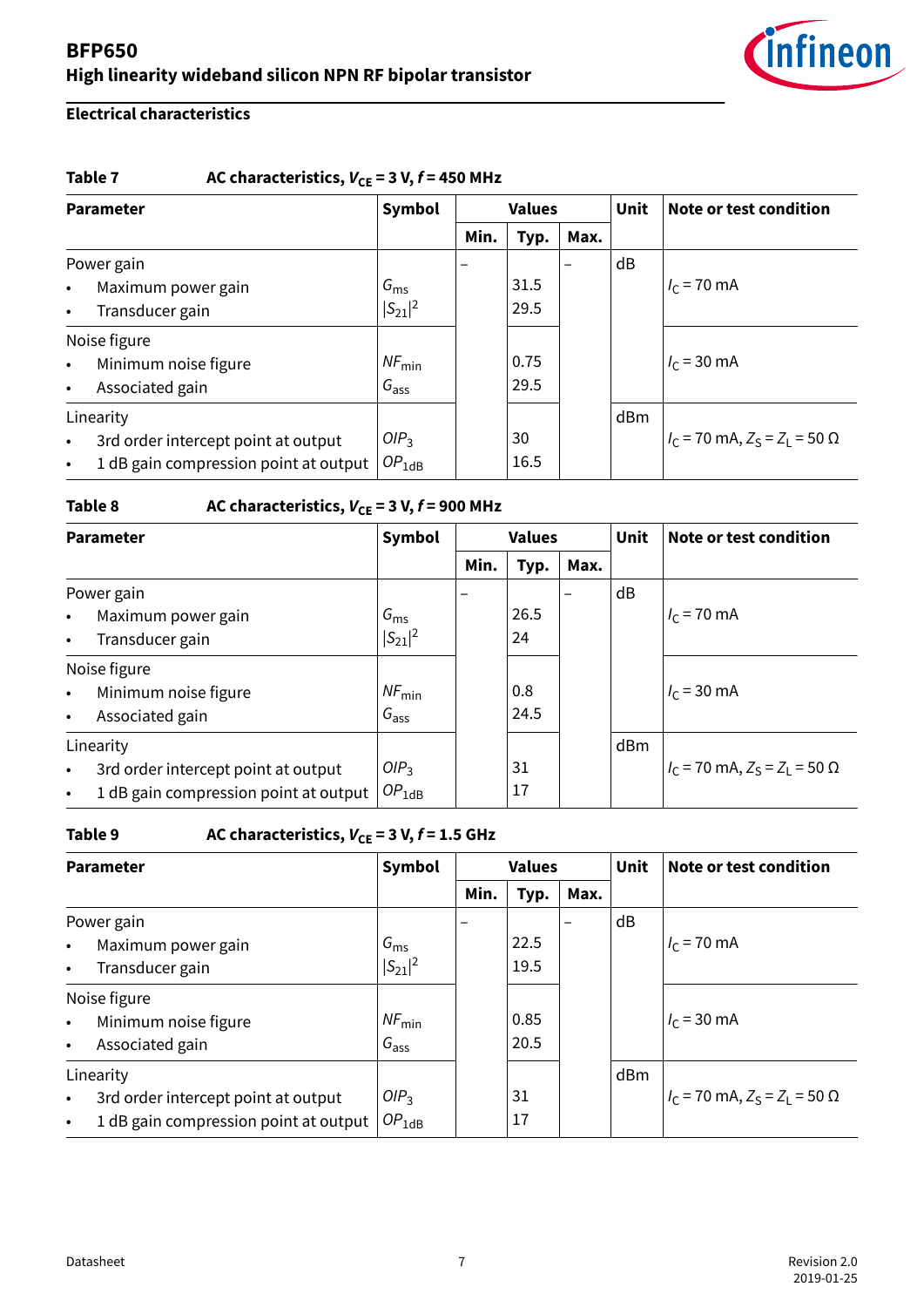

## **Electrical characteristics**

#### **Table 10** AC characteristics,  $V_{CE} = 3 V, f = 1.9$  GHz

| <b>Parameter</b> |                                       | Symbol            |      | <b>Values</b> |                          | <b>Unit</b> | Note or test condition                     |
|------------------|---------------------------------------|-------------------|------|---------------|--------------------------|-------------|--------------------------------------------|
|                  |                                       |                   | Min. | Typ.          | Max.                     |             |                                            |
|                  | Power gain                            |                   |      |               | $\overline{\phantom{0}}$ | dB          |                                            |
| $\bullet$        | Maximum power gain                    | $G_{\rm ms}$      |      | 20            |                          |             | $I_c$ = 70 mA                              |
| $\bullet$        | Transducer gain                       | $ S_{21} ^2$      |      | 17.5          |                          |             |                                            |
|                  | Noise figure                          |                   |      |               |                          |             |                                            |
| $\bullet$        | Minimum noise figure                  | $NF_{\text{min}}$ |      | 0.95          |                          |             | $I_c = 30 \text{ mA}$                      |
| $\bullet$        | Associated gain                       | $G_{\text{ass}}$  |      | 17.5          |                          |             |                                            |
|                  | Linearity                             |                   |      |               |                          | dBm         |                                            |
| $\bullet$        | 3rd order intercept point at output   | OIP <sub>3</sub>  |      | 30.5          |                          |             | $I_C$ = 70 mA, $Z_S$ = $Z_I$ = 50 $\Omega$ |
| $\bullet$        | 1 dB gain compression point at output | $OP_{1dB}$        |      | 17            |                          |             |                                            |

## **Table 11** AC characteristics,  $V_{CE} = 3 V$ ,  $f = 2.4$  GHz

| <b>Parameter</b> |                                       | Symbol            | <b>Values</b> |      |      | <b>Unit</b> | Note or test condition                     |
|------------------|---------------------------------------|-------------------|---------------|------|------|-------------|--------------------------------------------|
|                  |                                       |                   | Min.          | Typ. | Max. |             |                                            |
| Power gain       |                                       |                   |               |      |      | dB          |                                            |
| $\bullet$        | Maximum power gain                    | $G_{\rm ms}$      |               | 17.5 |      |             | $I_c$ = 70 mA                              |
| $\bullet$        | Transducer gain                       | $ S_{21} ^2$      |               | 15   |      |             |                                            |
|                  | Noise figure                          |                   |               |      |      |             |                                            |
| $\bullet$        | Minimum noise figure                  | $NF_{\text{min}}$ |               | 1    |      |             | $I_c$ = 30 mA                              |
| $\bullet$        | Associated gain                       | $G_{\text{ass}}$  |               | 15   |      |             |                                            |
|                  | Linearity                             |                   |               |      |      | dBm         |                                            |
| $\bullet$        | 3rd order intercept point at output   | OIP <sub>3</sub>  |               | 30   |      |             | $I_C$ = 70 mA, $Z_S$ = $Z_I$ = 50 $\Omega$ |
| $\bullet$        | 1 dB gain compression point at output | $OP_{1dB}$        |               | 17   |      |             |                                            |

## **Table 12** AC characteristics,  $V_{CE} = 3 V$ ,  $f = 3.5$  GHz

| <b>Parameter</b> |                                       | Symbol            | <b>Values</b> |      |      | <b>Unit</b> | Note or test condition                     |
|------------------|---------------------------------------|-------------------|---------------|------|------|-------------|--------------------------------------------|
|                  |                                       |                   | Min.          | Typ. | Max. |             |                                            |
| Power gain       |                                       |                   |               |      |      | dB          |                                            |
| $\bullet$        | Maximum power gain                    | $G_{\rm ms}$      |               | 14.5 |      |             | $I_c$ = 70 mA                              |
| $\bullet$        | Transducer gain                       | $ S_{21} ^2$      |               | 11.5 |      |             |                                            |
|                  | Noise figure                          |                   |               |      |      |             |                                            |
| $\bullet$        | Minimum noise figure                  | $NF_{\text{min}}$ |               | 1.2  |      |             | $I_c$ = 30 mA                              |
| $\bullet$        | Associated gain                       | $G_{\text{ass}}$  |               | 11.5 |      |             |                                            |
|                  | Linearity                             |                   |               |      |      | dBm         |                                            |
| $\bullet$        | 3rd order intercept point at output   | OIP <sub>3</sub>  |               | 30   |      |             | $I_C$ = 70 mA, $Z_S$ = $Z_L$ = 50 $\Omega$ |
| $\bullet$        | 1 dB gain compression point at output | $OP_{1dB}$        |               | 17   |      |             |                                            |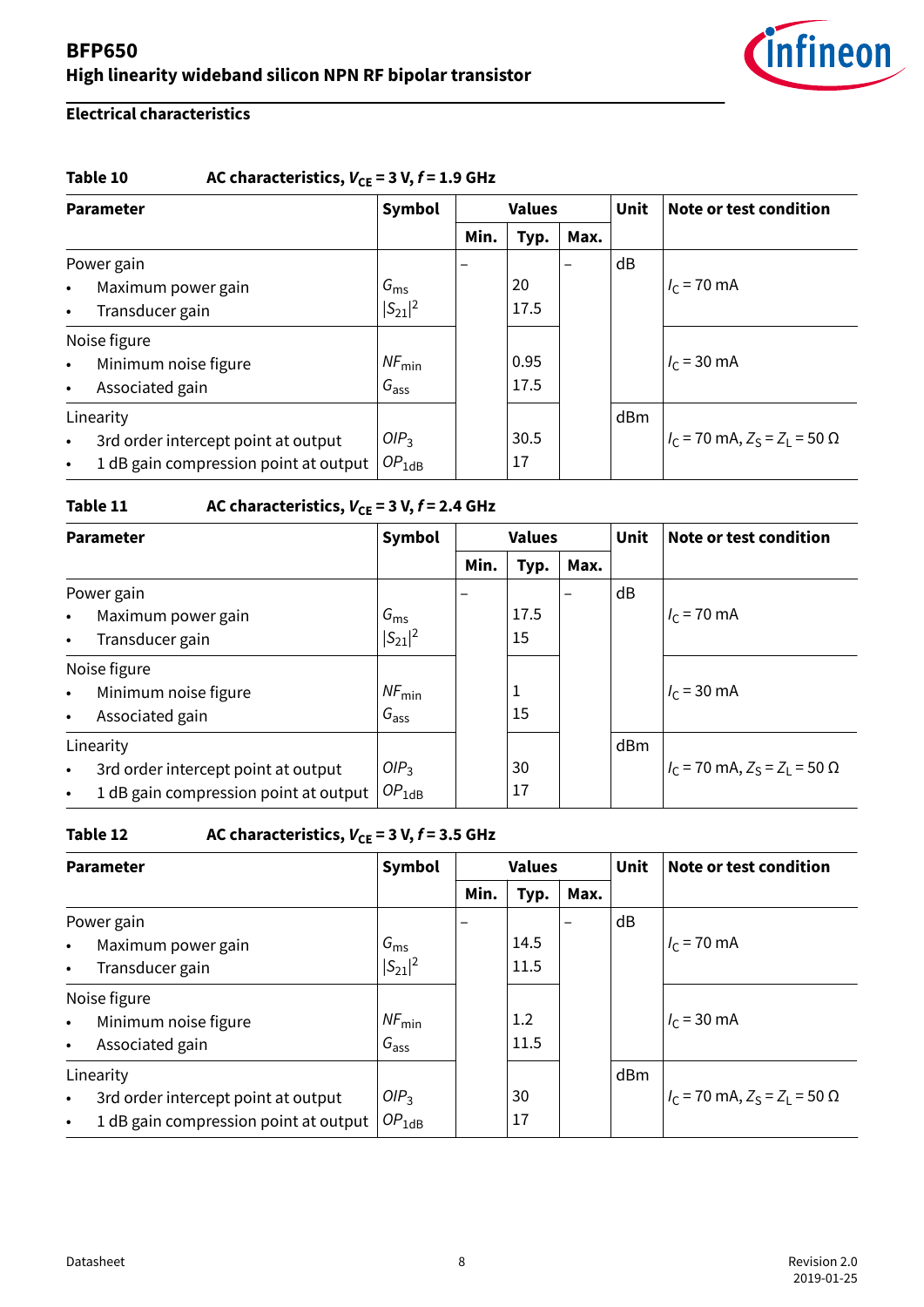

#### **Electrical characteristics**

#### Table 13 AC characteristics,  $V_{CE} = 3 V$ ,  $f = 5.5 GHz$

| <b>Parameter</b> |                                       | Symbol            | <b>Values</b> |      |      | <b>Unit</b> | Note or test condition                     |
|------------------|---------------------------------------|-------------------|---------------|------|------|-------------|--------------------------------------------|
|                  |                                       |                   | Min.          | Typ. | Max. |             |                                            |
| Power gain       |                                       |                   |               |      |      | dB          |                                            |
| $\bullet$        | Maximum power gain                    | $G_{\rm ms}$      |               | 10.5 |      |             | $I_c$ = 70 mA                              |
| $\bullet$        | Transducer gain                       | $ S_{21} ^2$      |               | 7    |      |             |                                            |
| Noise figure     |                                       |                   |               |      |      |             |                                            |
| $\bullet$        | Minimum noise figure                  | $NF_{\text{min}}$ |               | 1.6  |      |             | $I_c = 30 \text{ mA}$                      |
| $\bullet$        | Associated gain                       | $G_{\text{ass}}$  |               | 8.5  |      |             |                                            |
| Linearity        |                                       |                   |               |      |      | dBm         |                                            |
| $\bullet$        | 3rd order intercept point at output   | OIP <sub>3</sub>  |               | 29.5 |      |             | $I_C$ = 70 mA, $Z_S$ = $Z_L$ = 50 $\Omega$ |
| $\bullet$        | 1 dB gain compression point at output | $OP_{1dB}$        |               | 16.5 |      |             |                                            |

Note:  $G_{\rm ms}$  = IS $_{21}/$  S $_{12}$ I for k < 1;  $G_{\rm ma}$  = IS $_{21}/$  S $_{12}$  I(k-(k<sup>2</sup>-1) $^{1/2}$ ) for k > 1. In order to get the NF $_{\rm min}$  values stated in this chapter, the test fixture losses have been subtracted from all measured results. OIP<sub>3</sub> value depends on termination of all intermodulation frequency components. Termination used for this measurement is 50  $\Omega$  from 0.2 MHz to 12 GHz.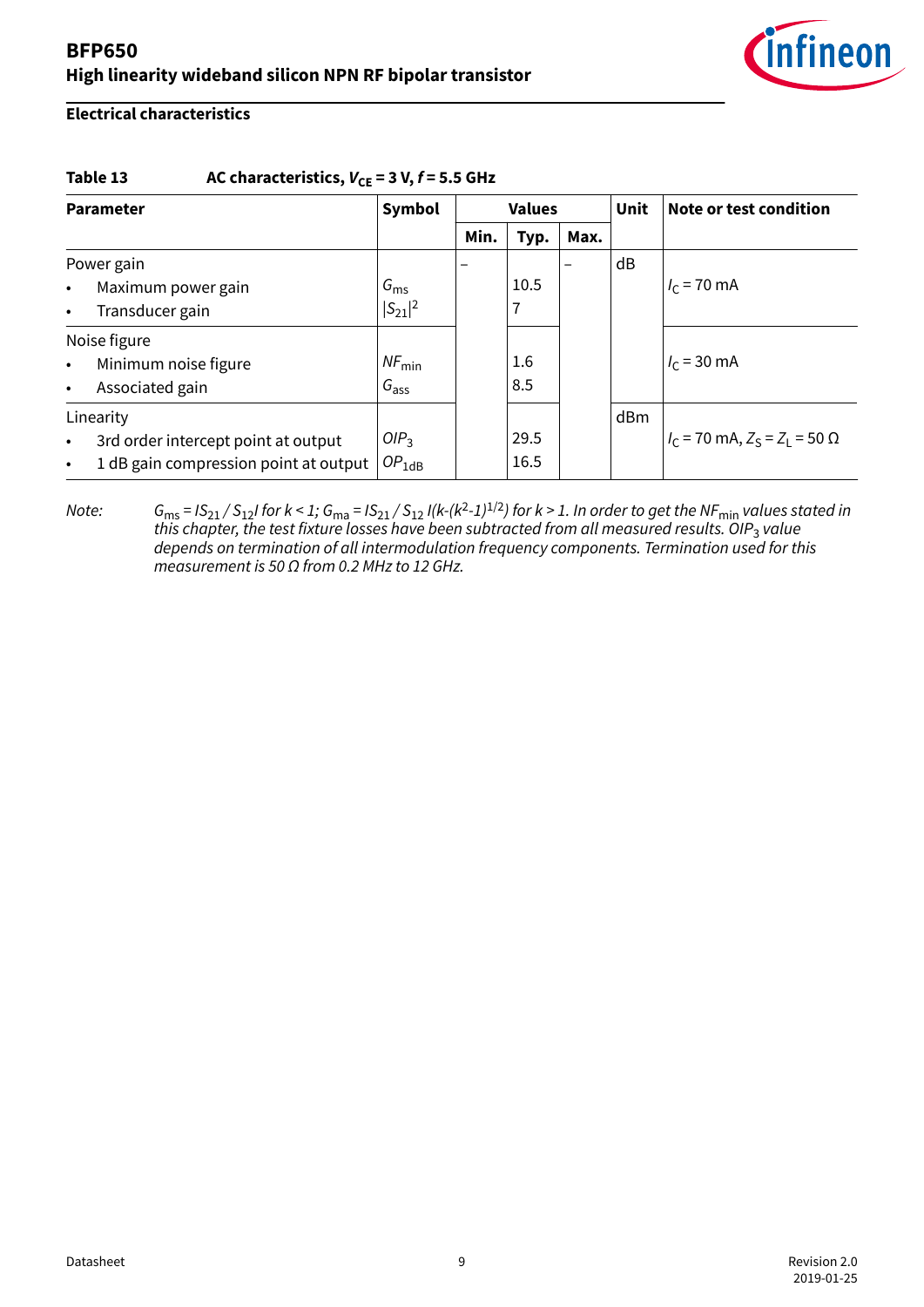

### <span id="page-9-0"></span>**Electrical characteristics**

## **3.4 Characteristic DC diagrams**









**Figure 4** DC current gain  $h_{FE} = f(I_C)$ ,  $V_{CE} = 3$  V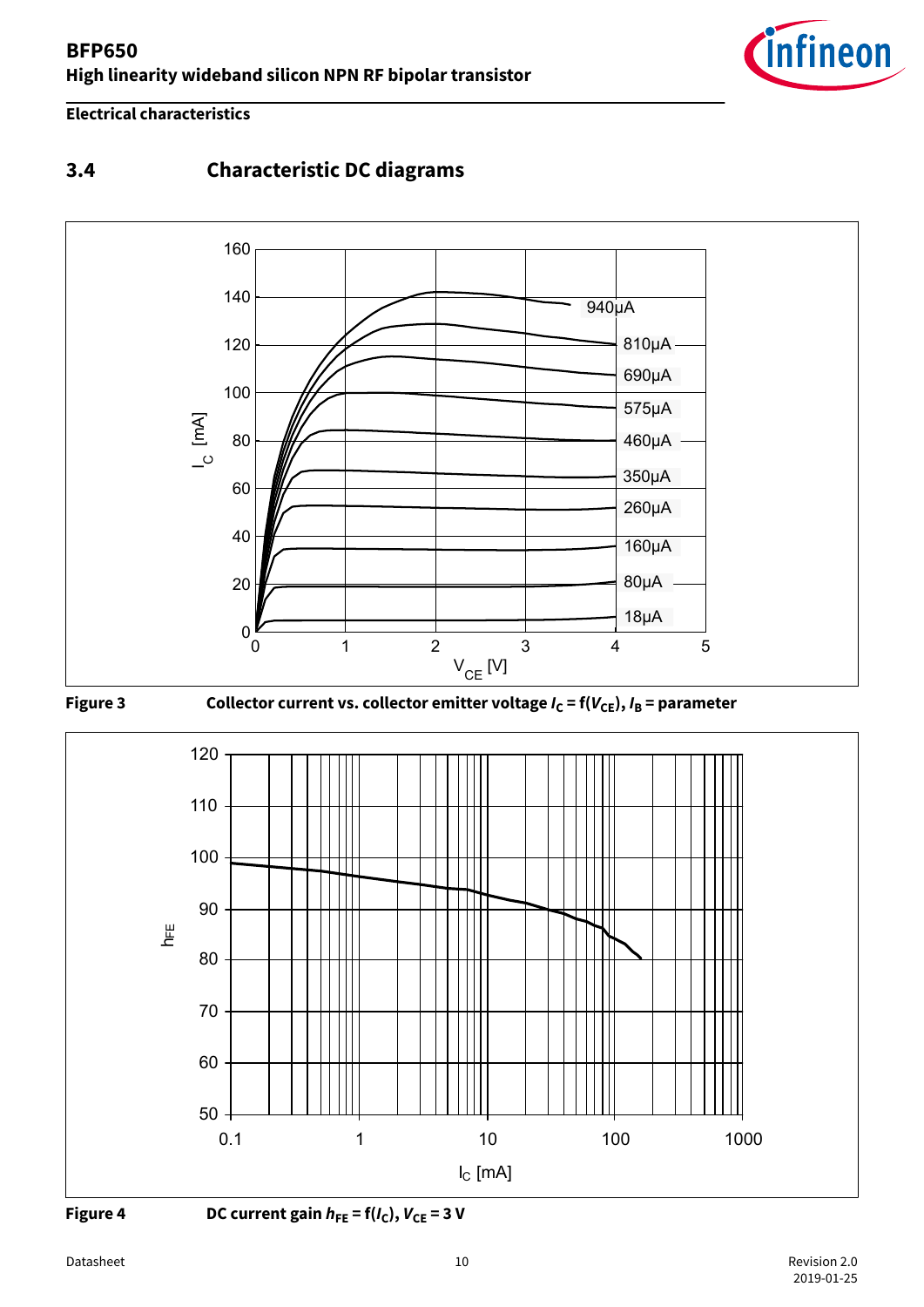





**Figure 5** Collector current vs. base emitter forward voltage  $I_C = f(V_{BE})$ ,  $V_{CE} = 2 V$ 





**Figure 6** Base current vs. base emitter forward voltage  $I_B = f(V_{BE})$ ,  $V_{CE} = 2 V$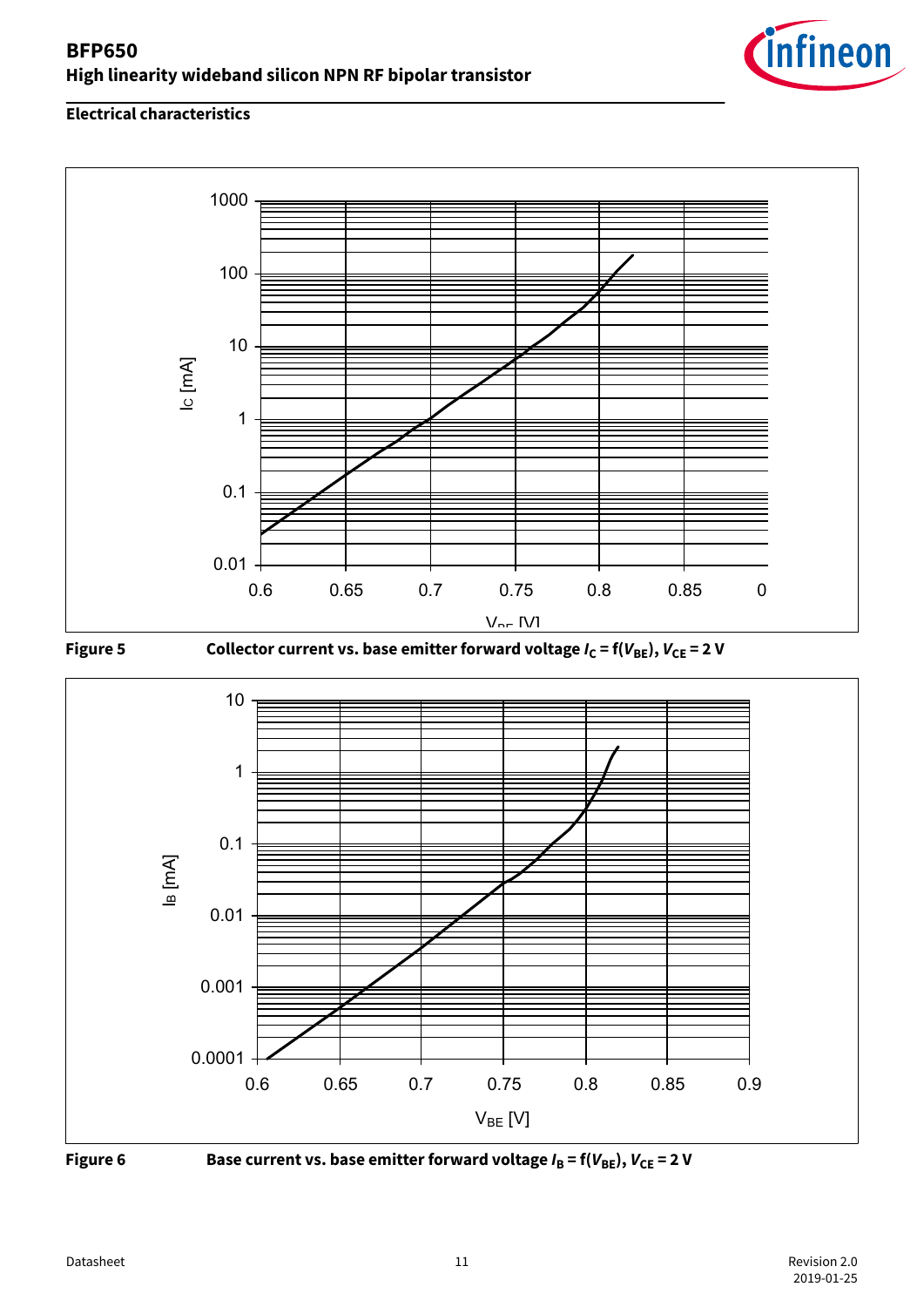





**Figure 7** Base current vs. base emitter reverse voltage  $I_B = f(V_{EB})$ ,  $V_{CE} = 2 V$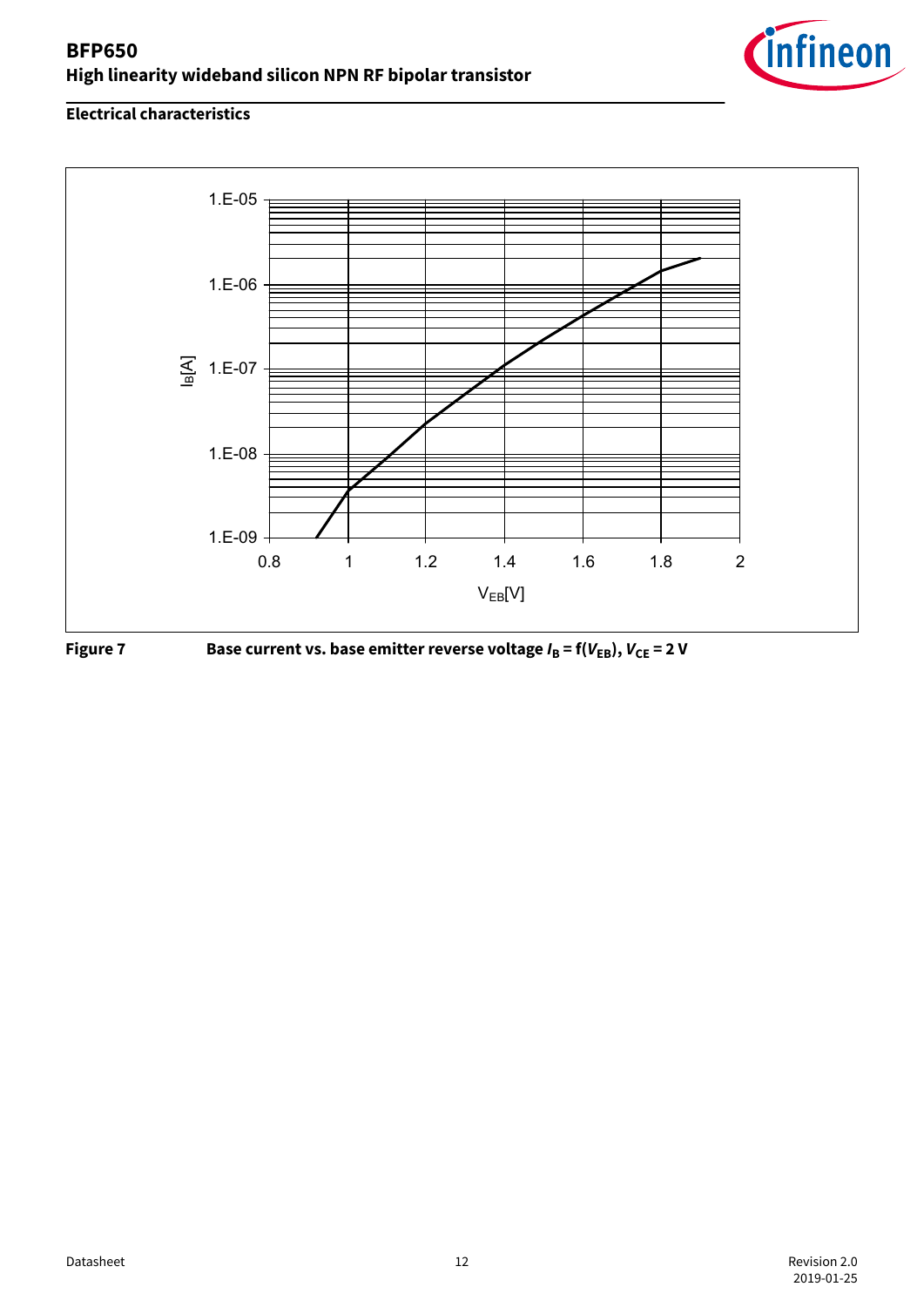

#### <span id="page-12-0"></span>**Electrical characteristics**

## **3.5 Characteristic AC diagrams**





0 20 40 60 80 100 120 140 160 180  $18$ 20 22  $24$  +  $+$   $-$  4V, 3.5GHz  $26$   $\rightarrow$   $\rightarrow$   $\rightarrow$  3V, 2.4GHz 28  $\rightarrow$  $30$   $\rightarrow$   $\rightarrow$  $32$   $\sqrt{2}$  $I_{C}$  [mA] [mA] OIP<sup>3</sup> [dBm] 3V, 2.4GHz 4V, 2.4GHz 3V, 3.5GHz



 **Figure 9** 3rd order intercept point  $\text{OIP}_3$  = f( $I_\text{C}$ ),  $Z_\text{S}$  =  $Z_\text{L}$  = 50  $\Omega$ ,  $V_\text{CE}$ ,  $f$  = parameters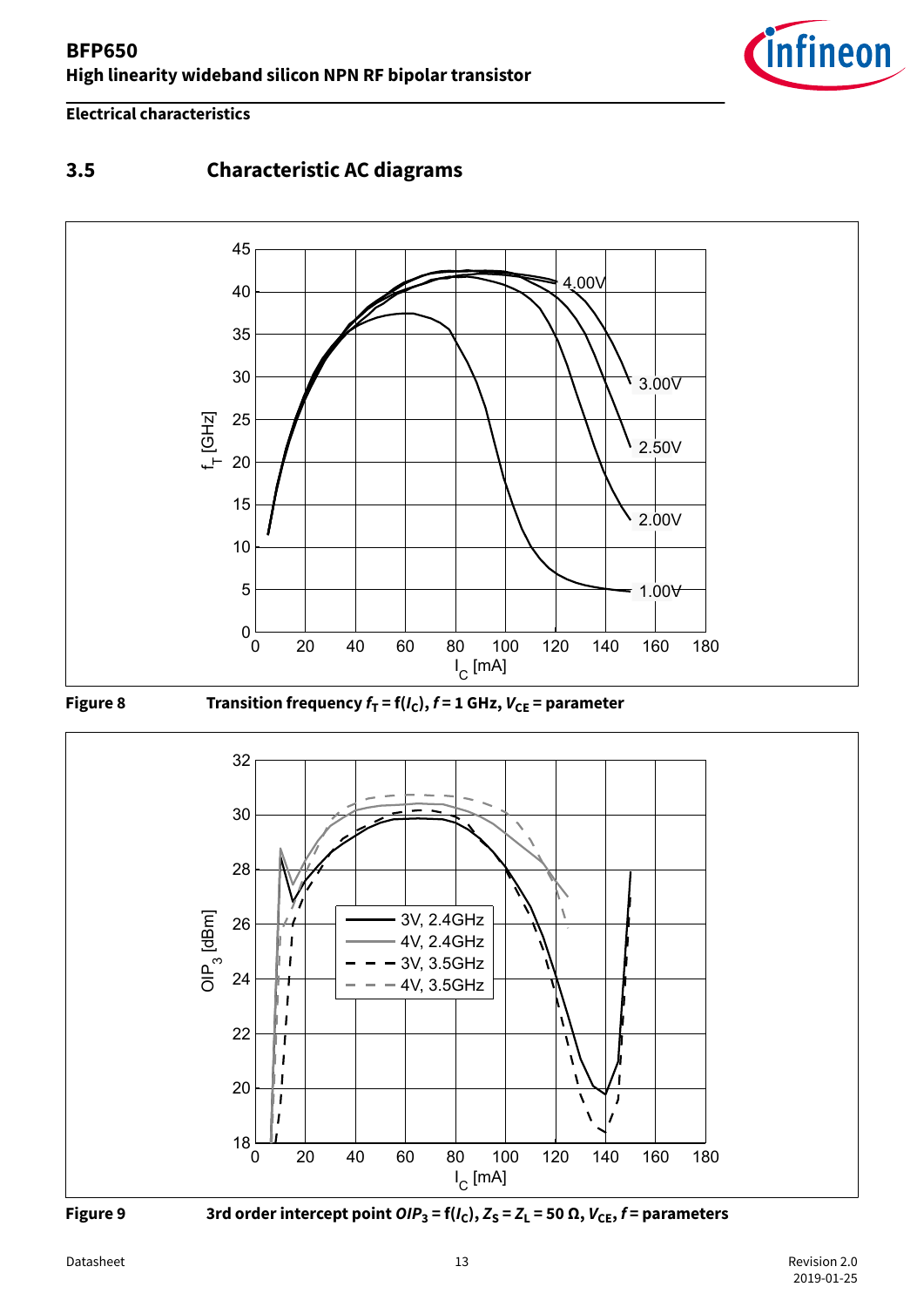









**Figure 11 Gain**  $G_{\text{max}}$ **,**  $G_{\text{ms}}$ **,**  $|S_{21}|^2 = f(f)$ **,**  $V_{\text{CE}} = 3 \text{ V}$ **,**  $I_{\text{C}} = 70 \text{ mA}$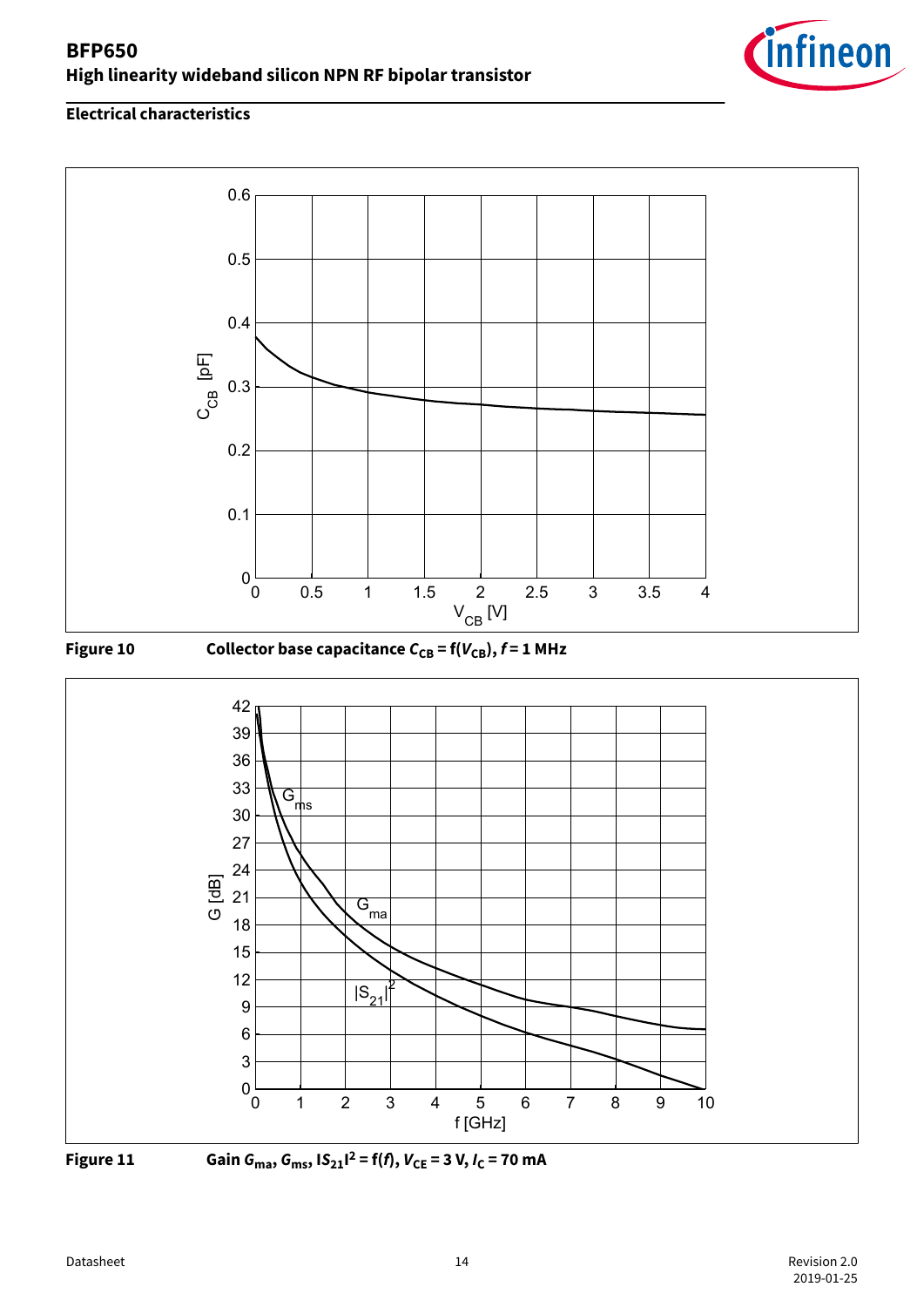







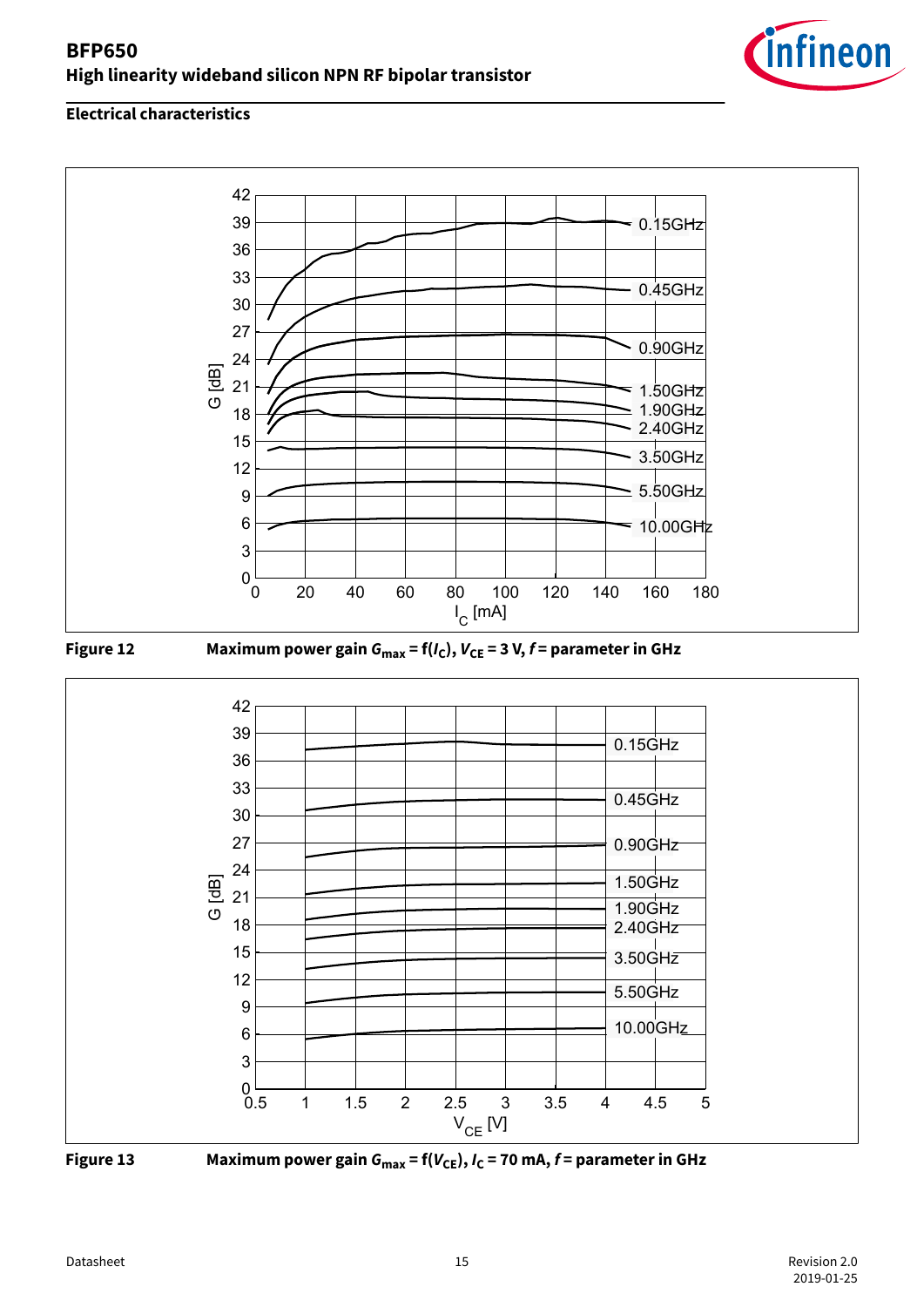







**Figure 15** Source impedance for minimum noise figure  $Z_{S, opt} = f(f)$ ,  $V_{CE} = 3 V$ ,  $I_C = 30 / 70$  mA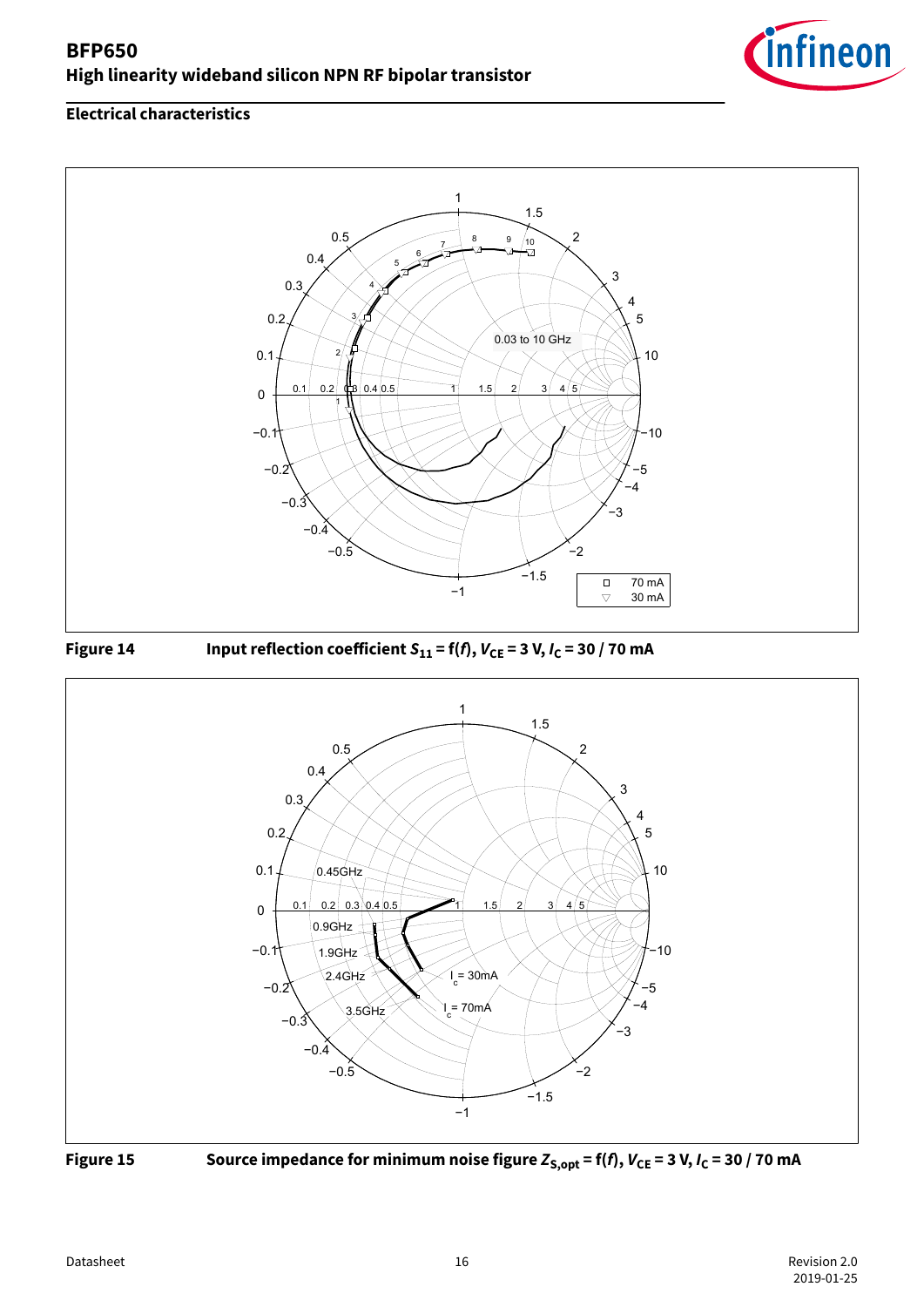









**Figure 17** Noise figure  $NF_{min} = f(f), Z_S = Z_{S, opt}, V_{CE} = 3 V, I_C = 30 / 70$  mA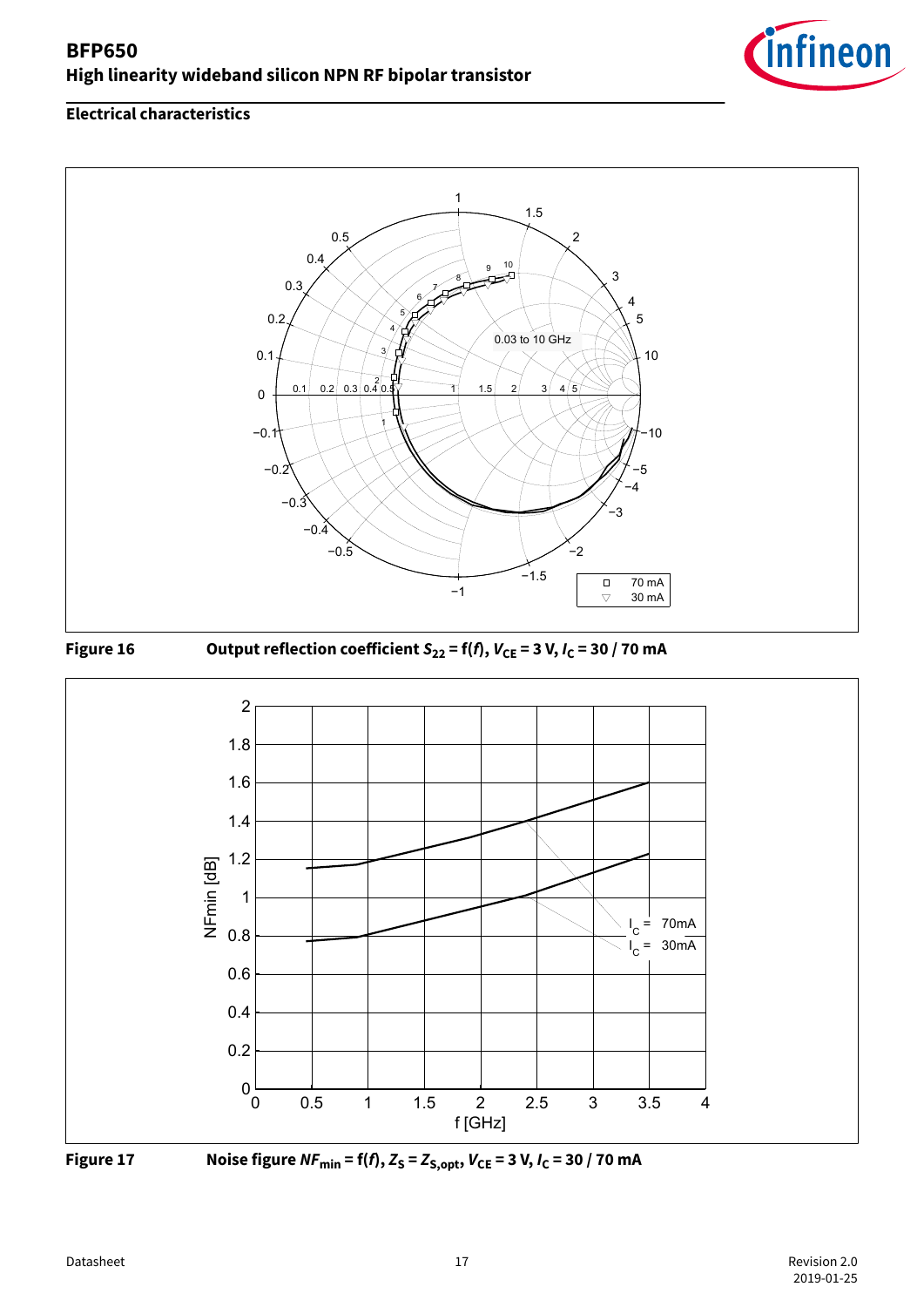









**Figure 19** Noise figure  $NF_{50} = f(I_C)$ ,  $Z_S = 50 \Omega$ ,  $V_{CE} = 3 V$ ,  $f =$  parameter in GHz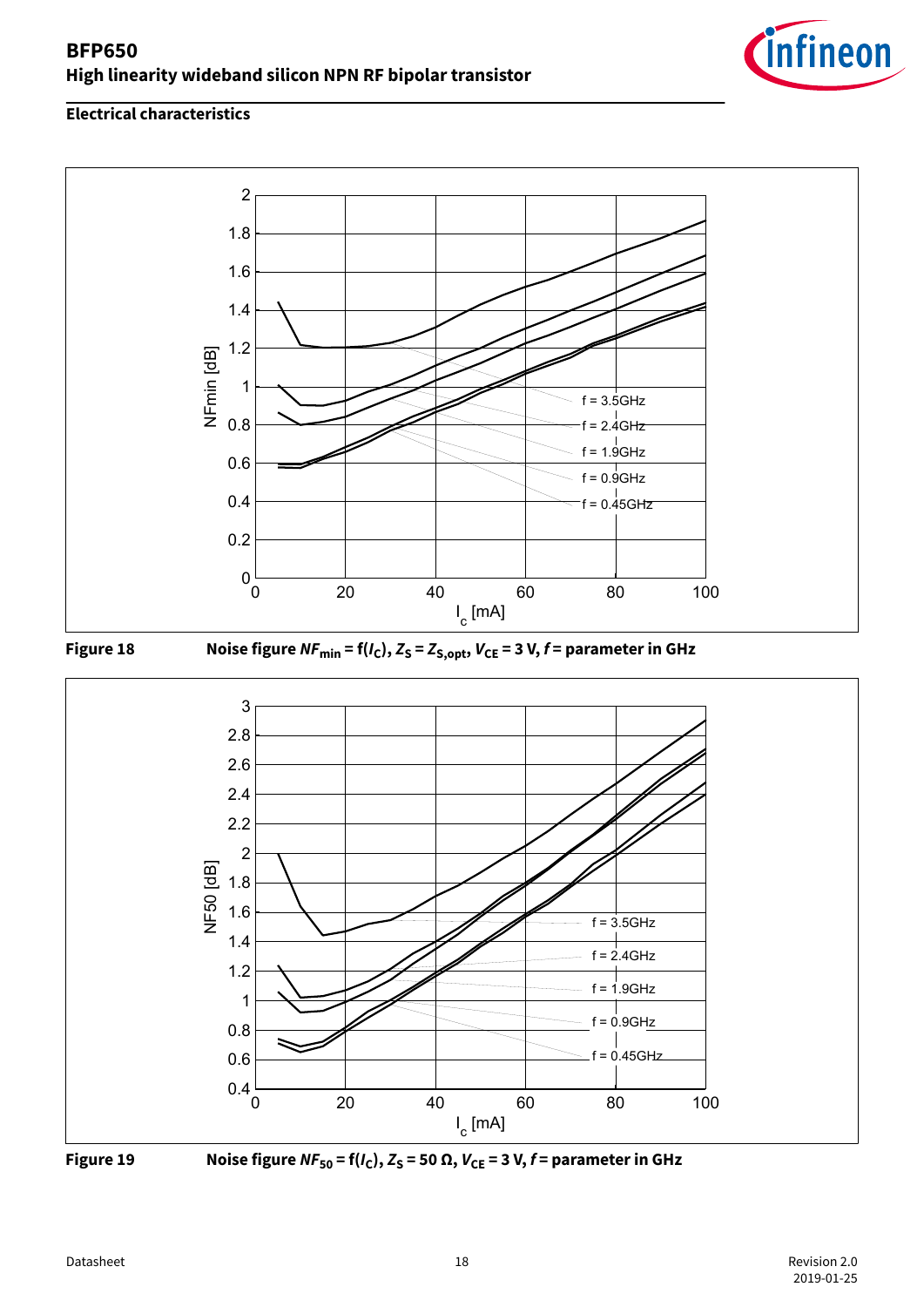

#### **Electrical characteristics**





Note: The curves shown in this chapter have been generated using typical devices but shall not be considered as a guarantee that all devices have identical characteristic curves. T<sub>A</sub> = 25 °C.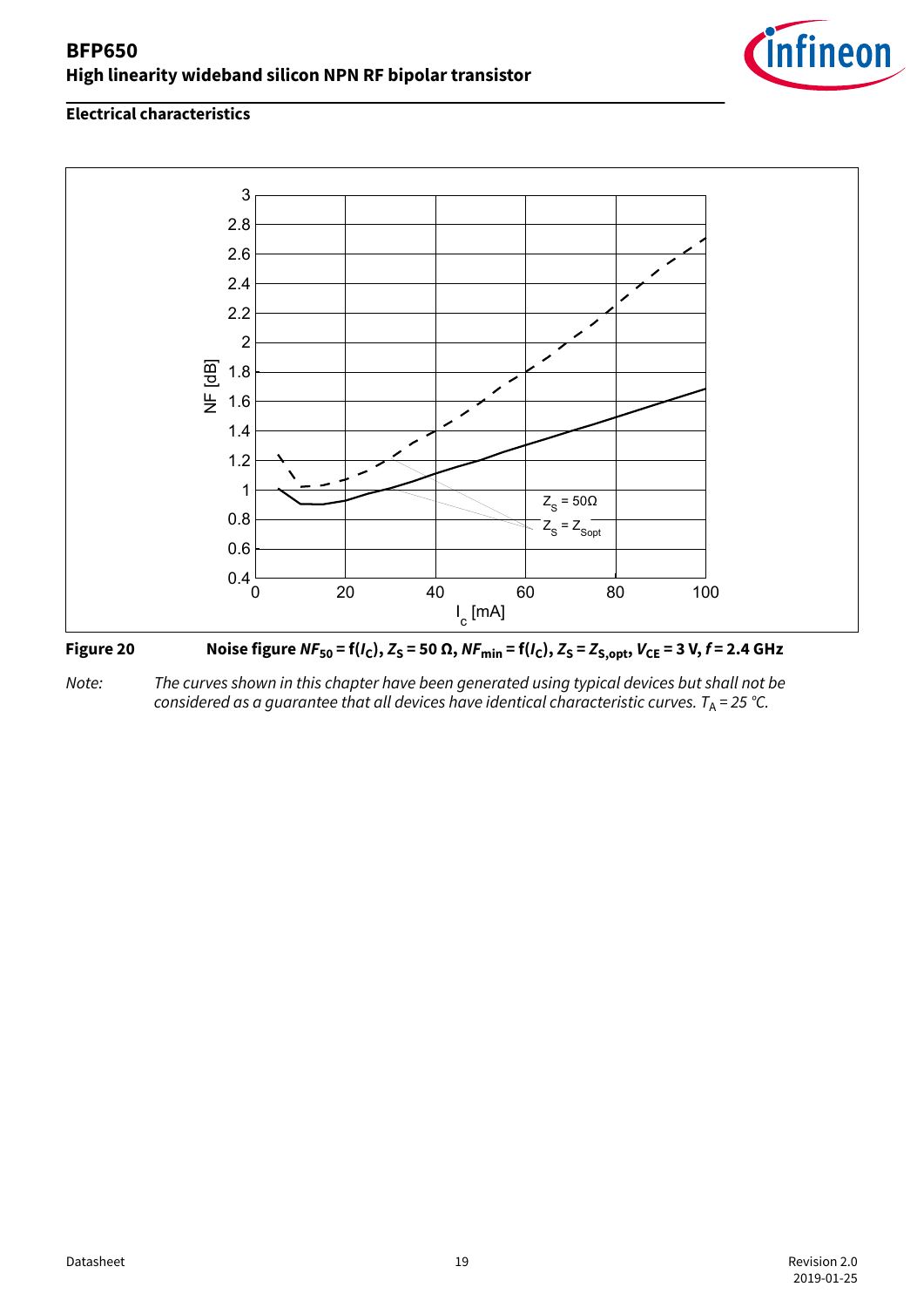

<span id="page-19-0"></span>**Package information SOT343**

# **4 Package information SOT343**











### **Figure 23 Marking layout example**



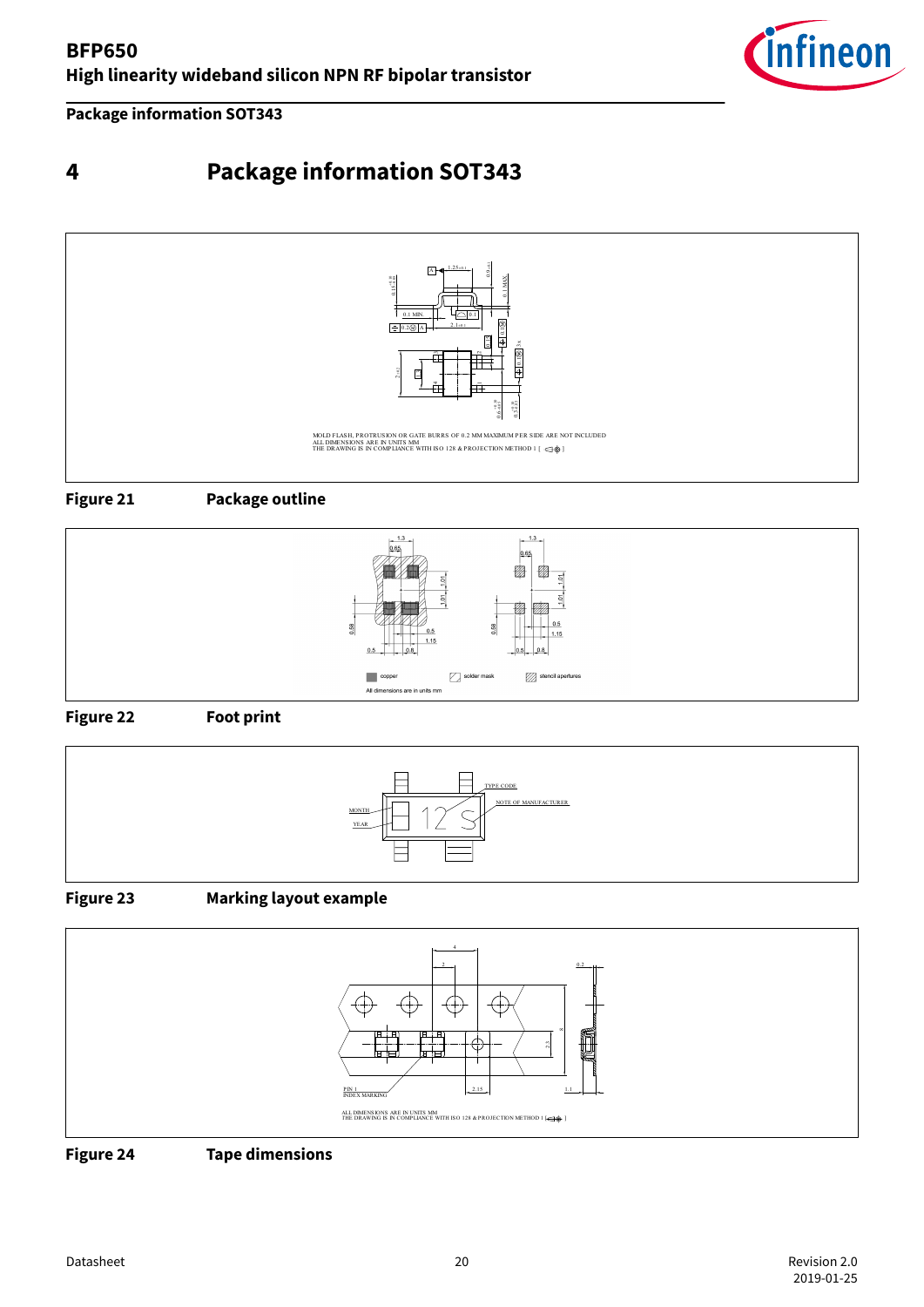

<span id="page-20-0"></span>**Revision history**

# **Revision history**

| <b>Document</b><br>version | Date of<br>release | Description of changes |
|----------------------------|--------------------|------------------------|
| Revision 2.0               | 2019-01-25         | New datasheet layout.  |